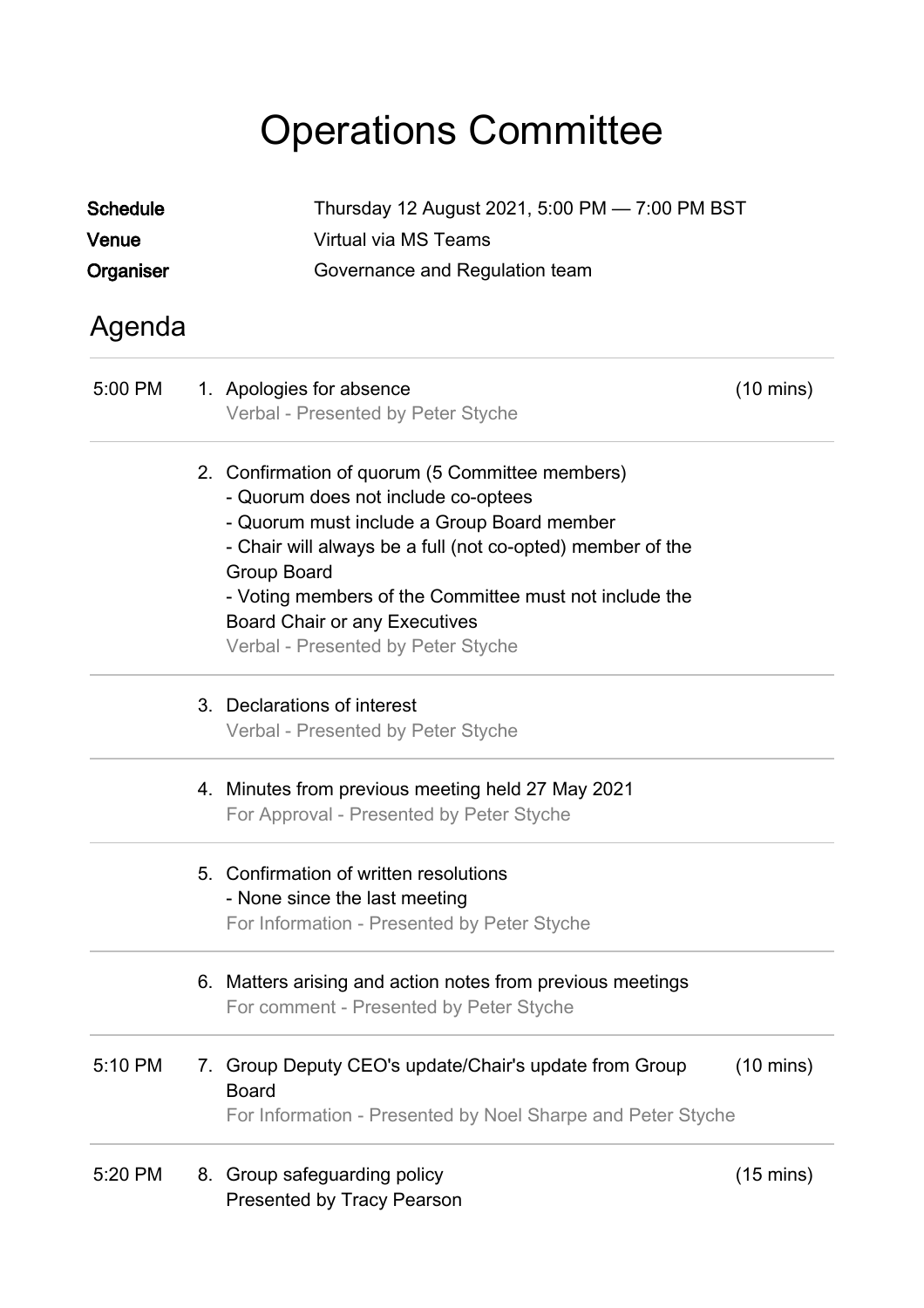For Approval

| 5:35 PM | 9. Anti-social behaviour and enforcement (Group) policy<br>Presented by John Molloy<br>For Approval                                                                                                         | $(15 \text{ mins})$ |
|---------|-------------------------------------------------------------------------------------------------------------------------------------------------------------------------------------------------------------|---------------------|
| 5:50 PM | 10. Quarter 1 2021/22 Operations Committee performance<br>report<br>For comment - Presented by Caroline Fraser and Vicki Powell                                                                             | $(30 \text{ mins})$ |
| 6:20 PM | 11. BH Customer annual report<br><b>Verbal - Presented by Tracey Bailey</b>                                                                                                                                 | $(20 \text{ mins})$ |
|         | 12. Update on Scrutiny<br>Verbal - Presented by Tracey Bailey                                                                                                                                               |                     |
| 6:40 PM | 13. Forward planning timetable<br>For comment - Presented by Melanie Cooper                                                                                                                                 | $(5 \text{ mins})$  |
|         | 14. Any other business<br>Verbal - Presented by Peter Styche                                                                                                                                                |                     |
|         | 15. Any new risks identified and assurance provided to<br>members from agenda items to share with Group Board<br>Verbal - Presented by Peter Styche                                                         |                     |
|         | 16. Reports for presenting to Group Board<br>- Operations Committee feedback report to Group Board<br>- Quarter 1, 2021/22 Operations Committee performance<br>report<br>Verbal - Presented by Peter Styche |                     |
|         | 17. Key messages to communicate to Committees/<br>subsidiaries/ staff<br>Verbal - Presented by Peter Styche                                                                                                 |                     |
|         | 18. Reflections on the meeting<br>Verbal - Presented by Peter Styche                                                                                                                                        |                     |
|         | 19. Date and time of next meetings:                                                                                                                                                                         |                     |